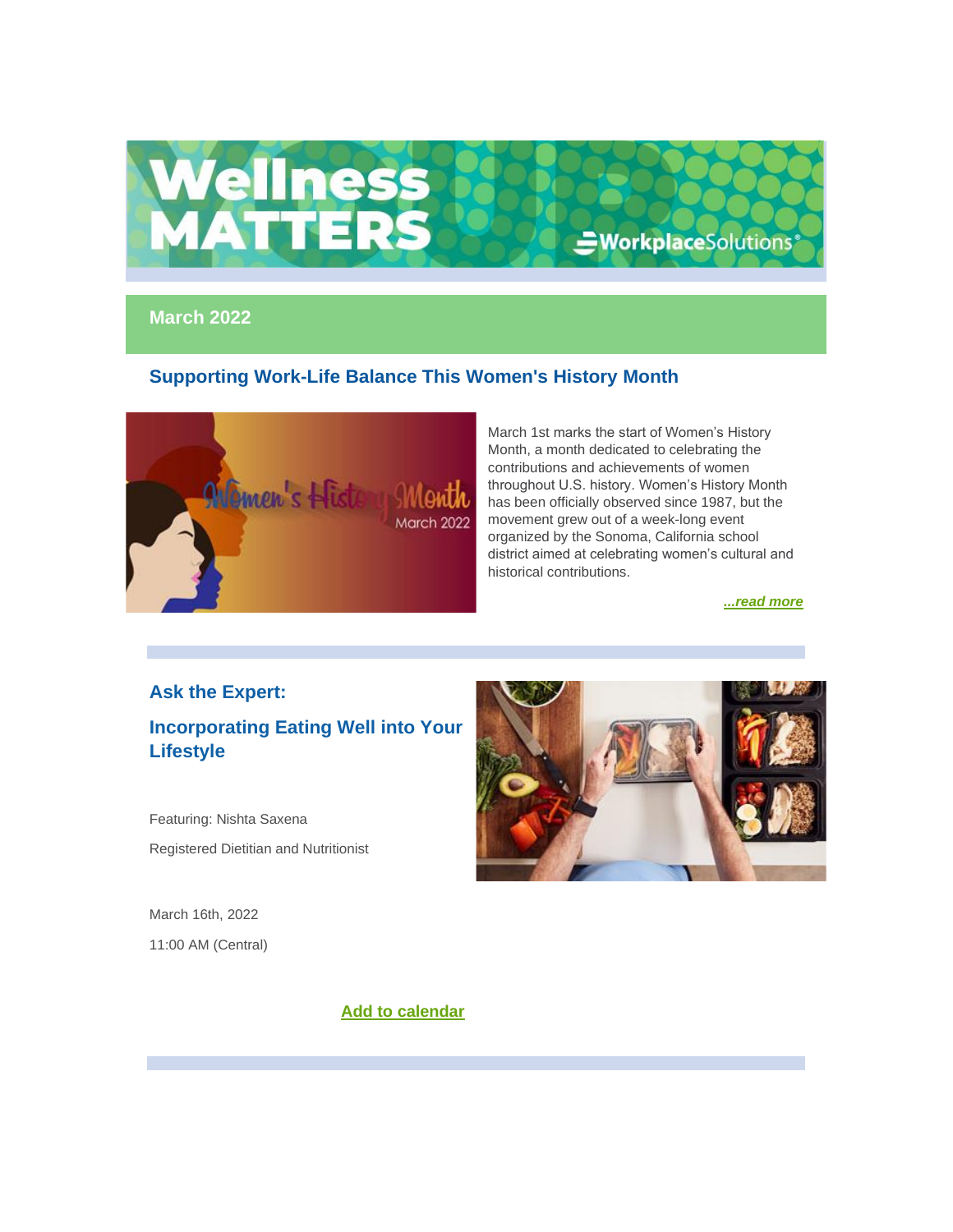

# **Women's mental health issues: frequently asked questions**

Women's mental health is a topic that needs to be addressed more and there shouldn't be a stigma to receive help. Postpartum, depression, and other mental health disorders can be prevented, or symptoms can lesson when you prepare ahead and ask for help in the beginning.

### **[Watch now](https://nam12.safelinks.protection.outlook.com/?url=https%3A%2F%2Fr20.rs6.net%2Ftn.jsp%3Ff%3D001Mik91_mvLc0sZSOhueC7KLnY1ck_nwVmKok2Bq_TriUNL53VykSevFDbfrTgzIOueESuWIwa7_VeOy3t_b0z5waVgQI1kqsUHpMThts96quYbMWbM5VyYBuRkbxXGYoWr3UrVBWwMSDS5UhmScchND6-G7ziKOuWUi4Jtz2ldals47JOwp0zY0bTCb6tUVdkdtQsdj-YFPLczihK4Dg2yhnGAyBjQeaO-aMPqkcG9QSmO11CRq7vAik3ifOmn3ozDcPCKZaGEoLNetgV3pL76ZRVf84sqQUD%26c%3DOL4SB_bmPO4K9vbPLDQMLNlhGG1FgsQbFn5dotnnKmGFBFUUcoFbXw%3D%3D%26ch%3D_Ku3P_2s4TDK-DaCmb_zqGkX0JaZnymd__cVDBvsLmS1_JWzwtRl2A%3D%3D&data=04%7C01%7Cehartman%40harpercollege.edu%7C4ddc399eba454171ee2b08d9fb94bfd1%7C41791c41ffcb45e49c1d11a6b502a6d7%7C0%7C0%7C637817438588243576%7CUnknown%7CTWFpbGZsb3d8eyJWIjoiMC4wLjAwMDAiLCJQIjoiV2luMzIiLCJBTiI6Ik1haWwiLCJXVCI6Mn0%3D%7C2000&sdata=nUg5NoAvqr3XP0ZGgdnzpx0KYlTEJi408VKSIcpSKQw%3D&reserved=0)**

# **Choose to Challenge: International Women's Day**



This thought-provoking learning event will discuss the role everyone plays in forging a gender-equal world and taking the opportunity to celebrate the recent achievements of women across the world. Designed to be empowering and inspirational, this session will help every viewer to discover the ways that they can take action for equality.

# =WorkplaceSolutions 2022 **Webinars on Demand Getting Into the Right** Learn p<br>**Frame of Mind for 2022** and gui ng Grief and L tting a Good<br>(ht's Sleep

*Click on the image above for the full 2022 webinars on demand schedule.*

#### **[Click here to watch now](https://nam12.safelinks.protection.outlook.com/?url=https%3A%2F%2Fr20.rs6.net%2Ftn.jsp%3Ff%3D001Mik91_mvLc0sZSOhueC7KLnY1ck_nwVmKok2Bq_TriUNL53VykSevFDbfrTgzIOu_arIGjutGfnh5QqyxR8LxQF62eYUJ04O84dMTqFWHwKZ5SFNASvwGz_FE8p9YA3fXSeyNwu625C0JJ_tY_JxyHAaRdj2CCGtkbO4UvCyKkryjZrY-4NYZEd_oYL_C-Q1T6kBkyMkDqnwLCvpHx7-IHSHrqc_Cn1WuKMzEq3iZQ9paqOvuKZS4DTtuSVZ8QHF5kYkeqk9sCkN8xIbu_OaOH5ErkAEP2Hu2Ttsk48XiEkmoL9d5g-Fv8wkGkAexDsMbwc3yQB39zU%3D%26c%3DOL4SB_bmPO4K9vbPLDQMLNlhGG1FgsQbFn5dotnnKmGFBFUUcoFbXw%3D%3D%26ch%3D_Ku3P_2s4TDK-DaCmb_zqGkX0JaZnymd__cVDBvsLmS1_JWzwtRl2A%3D%3D&data=04%7C01%7Cehartman%40harpercollege.edu%7C4ddc399eba454171ee2b08d9fb94bfd1%7C41791c41ffcb45e49c1d11a6b502a6d7%7C0%7C0%7C637817438588243576%7CUnknown%7CTWFpbGZsb3d8eyJWIjoiMC4wLjAwMDAiLCJQIjoiV2luMzIiLCJBTiI6Ik1haWwiLCJXVCI6Mn0%3D%7C2000&sdata=CHAGux6%2BmY347lQuluGdtGbpOqKxs3utB1bX8DtjaHA%3D&reserved=0)**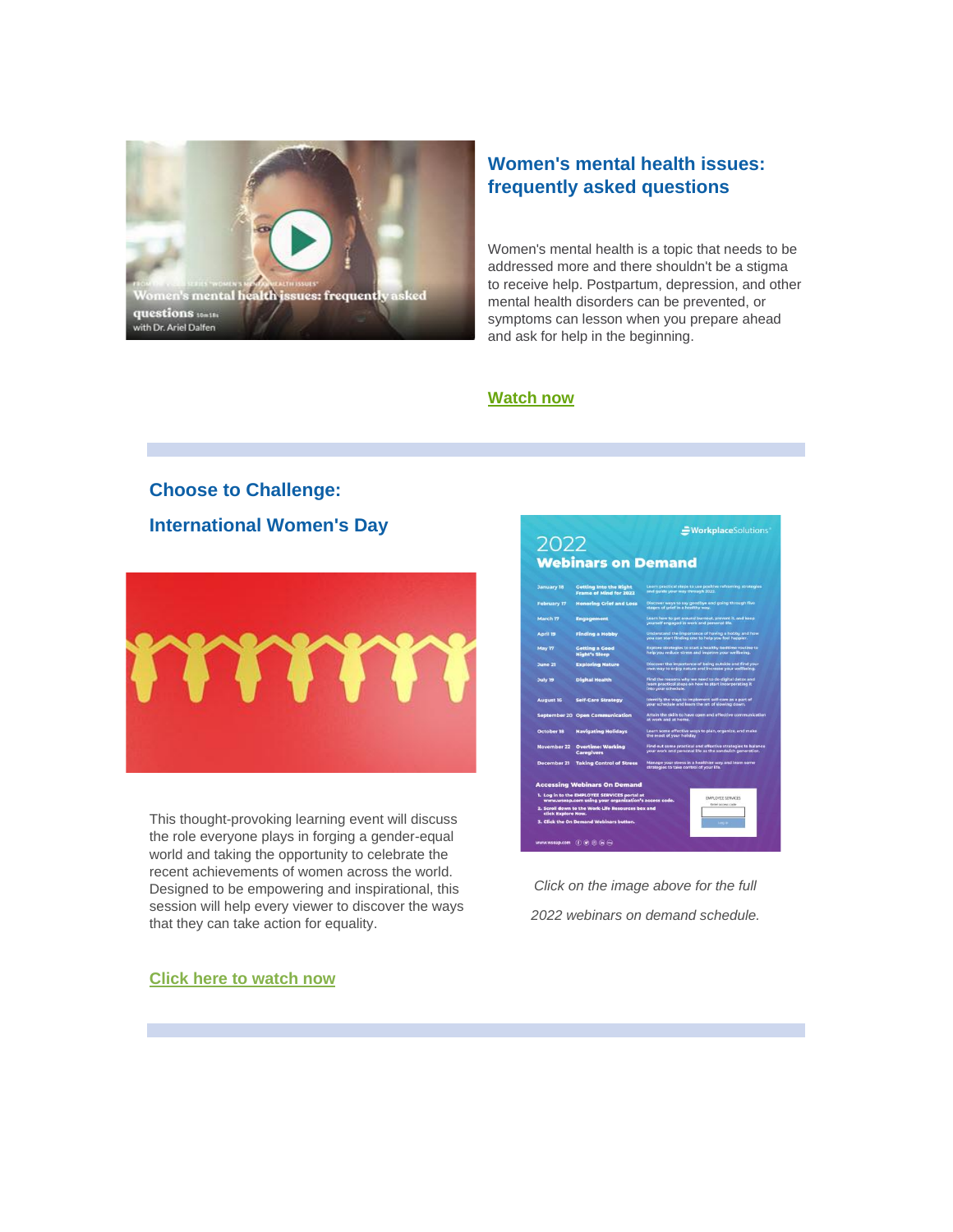# **Poster**

**Print and post monthly thematic posters to showcase all of the valuable services available to your employees through your Employee Assistance Program.**

To access posters:

- 1. Log in to the HR Professionals portal at [www.wseap.com](http://www.wseap.com/) with your organization's access code.
- 2. Click on Program Promotion to explore available posters.

# **Additional Resources**

Don't forget to check out the wealth of resources available to you 24/7/365. Accessing them is as easy as 1, 2, 3!

- 1. Visit **[www.wseap.com](https://nam12.safelinks.protection.outlook.com/?url=https%3A%2F%2Fr20.rs6.net%2Ftn.jsp%3Ff%3D001Mik91_mvLc0sZSOhueC7KLnY1ck_nwVmKok2Bq_TriUNL53VykSevHGorMuRZKFc6xwY3kQ8uk4sMv0hP-JN0y5MpgnQF4SqBx65DcLdraz6M10HBdVNN_VJF6Oh2ztouarB3zBodr4%3D%26c%3DOL4SB_bmPO4K9vbPLDQMLNlhGG1FgsQbFn5dotnnKmGFBFUUcoFbXw%3D%3D%26ch%3D_Ku3P_2s4TDK-DaCmb_zqGkX0JaZnymd__cVDBvsLmS1_JWzwtRl2A%3D%3D&data=04%7C01%7Cehartman%40harpercollege.edu%7C4ddc399eba454171ee2b08d9fb94bfd1%7C41791c41ffcb45e49c1d11a6b502a6d7%7C0%7C0%7C637817438588399810%7CUnknown%7CTWFpbGZsb3d8eyJWIjoiMC4wLjAwMDAiLCJQIjoiV2luMzIiLCJBTiI6Ik1haWwiLCJXVCI6Mn0%3D%7C2000&sdata=MnyOe2iEKS8WB6pWLT%2BzEyISTWfK%2B0CTrxulh8rw3fY%3D&reserved=0)**
- 2. Log in to the Employee Services or HR Professional box using your company code: **Harper**
- 3. Open the Managing Current Events section or explore other content by topic



Sure, today wasn't great,<br>but it's not going to

get me down. Not today.<br>Nope, not today.

# **Contact us today!**

*Confidential support, guidance and resources for you and your family are available 24/7.*

**WorkplaceSolutions 877-215-6614 [www.wseap.com](https://nam12.safelinks.protection.outlook.com/?url=https%3A%2F%2Fr20.rs6.net%2Ftn.jsp%3Ff%3D001Mik91_mvLc0sZSOhueC7KLnY1ck_nwVmKok2Bq_TriUNL53VykSevHGorMuRZKFc6xwY3kQ8uk4sMv0hP-JN0y5MpgnQF4SqBx65DcLdraz6M10HBdVNN_VJF6Oh2ztouarB3zBodr4%3D%26c%3DOL4SB_bmPO4K9vbPLDQMLNlhGG1FgsQbFn5dotnnKmGFBFUUcoFbXw%3D%3D%26ch%3D_Ku3P_2s4TDK-DaCmb_zqGkX0JaZnymd__cVDBvsLmS1_JWzwtRl2A%3D%3D&data=04%7C01%7Cehartman%40harpercollege.edu%7C4ddc399eba454171ee2b08d9fb94bfd1%7C41791c41ffcb45e49c1d11a6b502a6d7%7C0%7C0%7C637817438588399810%7CUnknown%7CTWFpbGZsb3d8eyJWIjoiMC4wLjAwMDAiLCJQIjoiV2luMzIiLCJBTiI6Ik1haWwiLCJXVCI6Mn0%3D%7C2000&sdata=MnyOe2iEKS8WB6pWLT%2BzEyISTWfK%2B0CTrxulh8rw3fY%3D&reserved=0)**